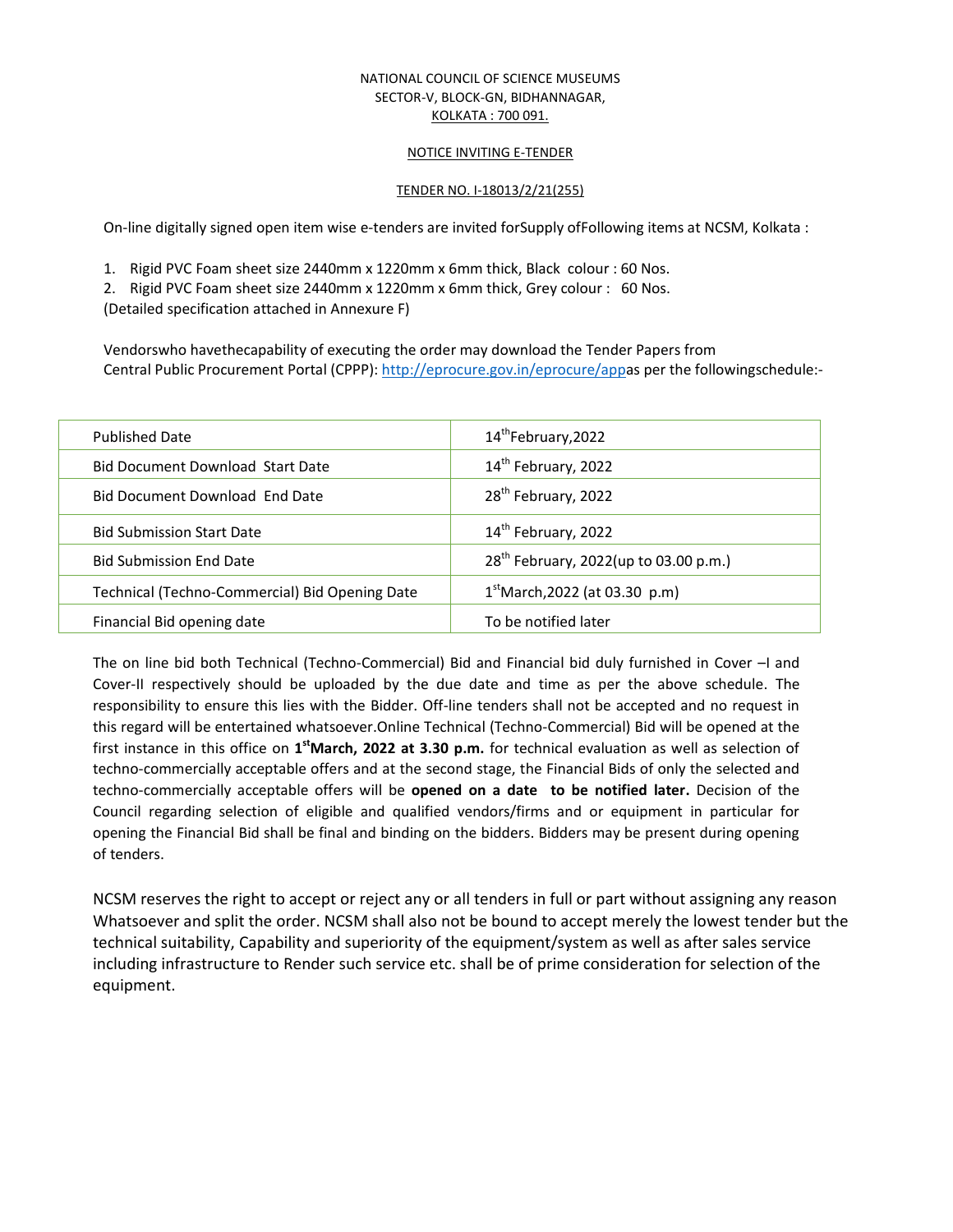- **1.** The instruction given herein will be strictly binding on the tenderers and deviation, if any will make the tender or tenders liable to be considered invalid. Tenders incorporating additional conditions by the tenderer are liable for rejection.
- **2.** Bids shall be submitted online only at CPPP website: https://eprocure.gov.in/eprocure/app Manual bids shall not be accepted.
- **3.** The instruction given in **"Annexure-A" for "Instruction for Online Bid Submission"** should be strictly followed during submission of the Bid.
- **4.** Bid documents may be scanned with 100 dpi with black and white option which helps in reducing size of the scanned document.
- **5. Validity of Bids**: The Bids should remain valid for 180 days from the date of financial bid opening.
- **6. Rejection of Bids:** Canvassing by the Bidder in any form, unsolicited letter and post-tender correction may invoke summary rejection. Conditional tenders will be rejected. Non-compliance of applicable General Information and Instruction will disqualify the Bid.

**7.** The tenderers should have Digital Signature Certificate (DSC) for filling up the Bids. The person signing the Tender documents should be authorized for submitting the on line e-tender.

- **8.** The tenderers shall fill up the Prescribed Format for submission of **Technical (Techno- commercial) Bid as per "Annexure-D"** format duly signed by the authorized signatory. The person signing the tender document should be authorised for submitting the online e-tender.
- **9.** The Financial Bid shall be filled in and signed by the authorized signatory online as per Proforma **"Annexure- "E"** available at Central Public Procurement Portal e-tender system website http://eprocure.gov.in/eprocure/app. Off line Financial Bid shall not be accepted.
- **10.** Tender must be submitted/uploaded in two separate covers marked Cover-I (Technical Bid) and cover-II(Financial Bid/BOQ). The contents of Cover-I and Cover-II shall be as follows:

## **Cover-I**

i) Technical (Techno-commercial) Bid as per "**Annexure - D"** format duly filled in and signed By the authorized signatory with official stamp.

- ii) Scanned Copy of the current and valid Trade License and Dealership Certificate, as Applicable, duly self-attested with official stamp.
- iii) Scanned Copy of the current and valid GST Registration Certificate indicating GST Number and PAN dulyself-attested with official stamp.

iv) The '**UNDERTAKING'**of the bidder (as detailed in **Annexure-C**)duly signedby the authorized Signatorywith official stamp.

v) The '**Technical Specification,** as detailed in **Annexure-F** (as a token of acceptance Fordeliveryof materials in accordance to the Council's Specification) duly self-attested withofficial Stamp.

vi) Scanned Copy of **General Terms & Conditions** as detailed in **Annexure-B** duly self-attestedwith Official stampas a token of acceptance of the Terms & Conditions.

In case the bidder fails to submit any of the documents as stated above, the other part of their tender i.e. 'Cover- II' shall not be considered for further download and shall be rejected straightway without any further reference. The Technical Bids and other documents i.e. 'Cover- I' will be downloaded and evaluated at the first stage to select the techno-commercially capable and competent bidders. At the second stage, Financial/Price Bids i.e. 'Cover - II' of only the techno-commercially acceptable offers will be downloaded and evaluated for further ranking before awarding the contract. After opening of 'Cover – I', if all the bids are found techno-commercially unacceptable, the Financial (Price Bid) Bids i.e. 'Cover - II' submitted by the bidders against this Tender shall not be opened/downloaded for obvious reasons.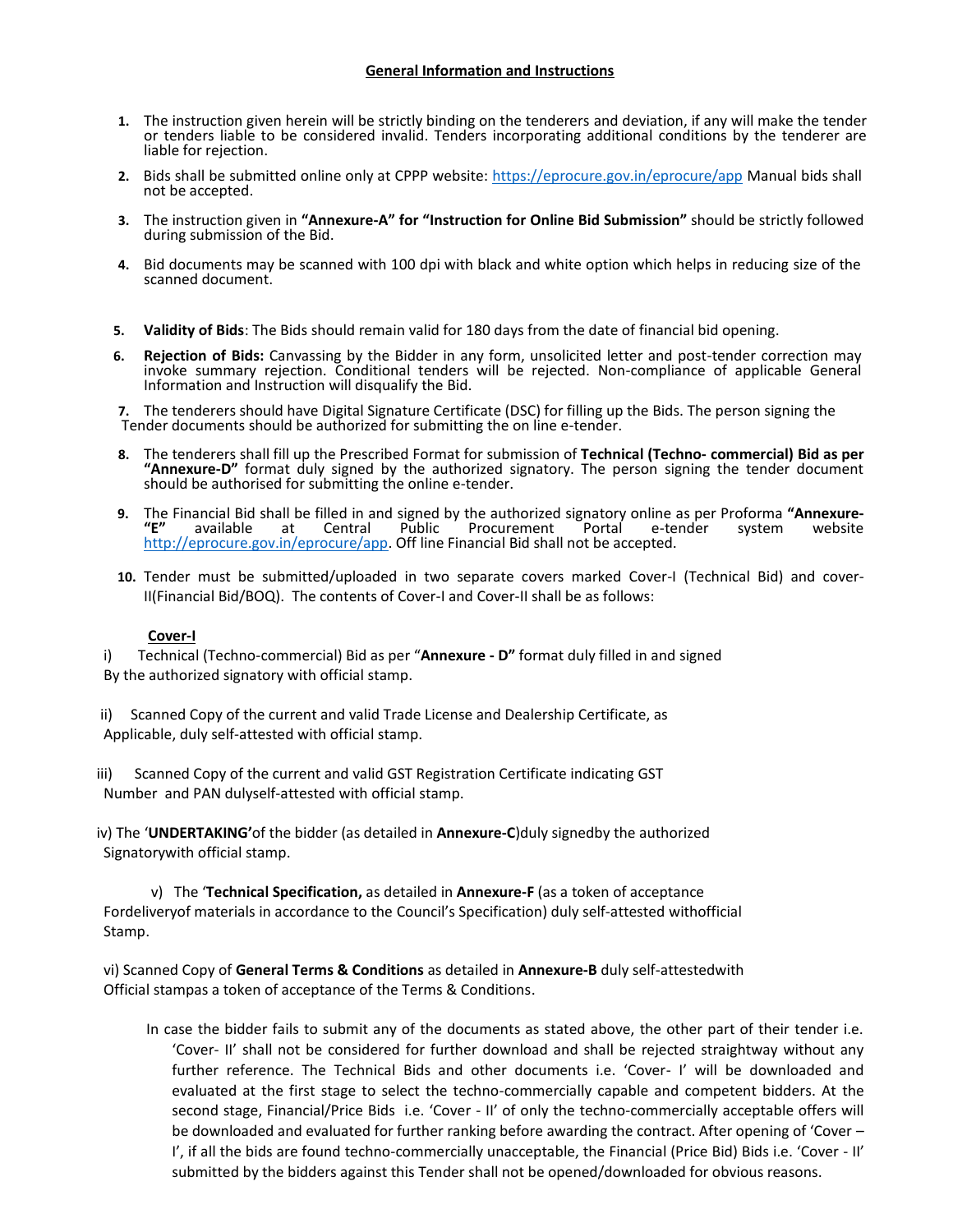#### Cover-2

The Financial Bid (as per Annexure-E format) i.e. Schedule of Price Bid in the form of attached BoQ Proforma duly filled in and digitally signed.

The authorities of National Council of Science Museums, who does not bind themselves to accept the lowest tender, reserves the right to reject or accept any or all tenders wholly or partially without assigning and reason whatsoever.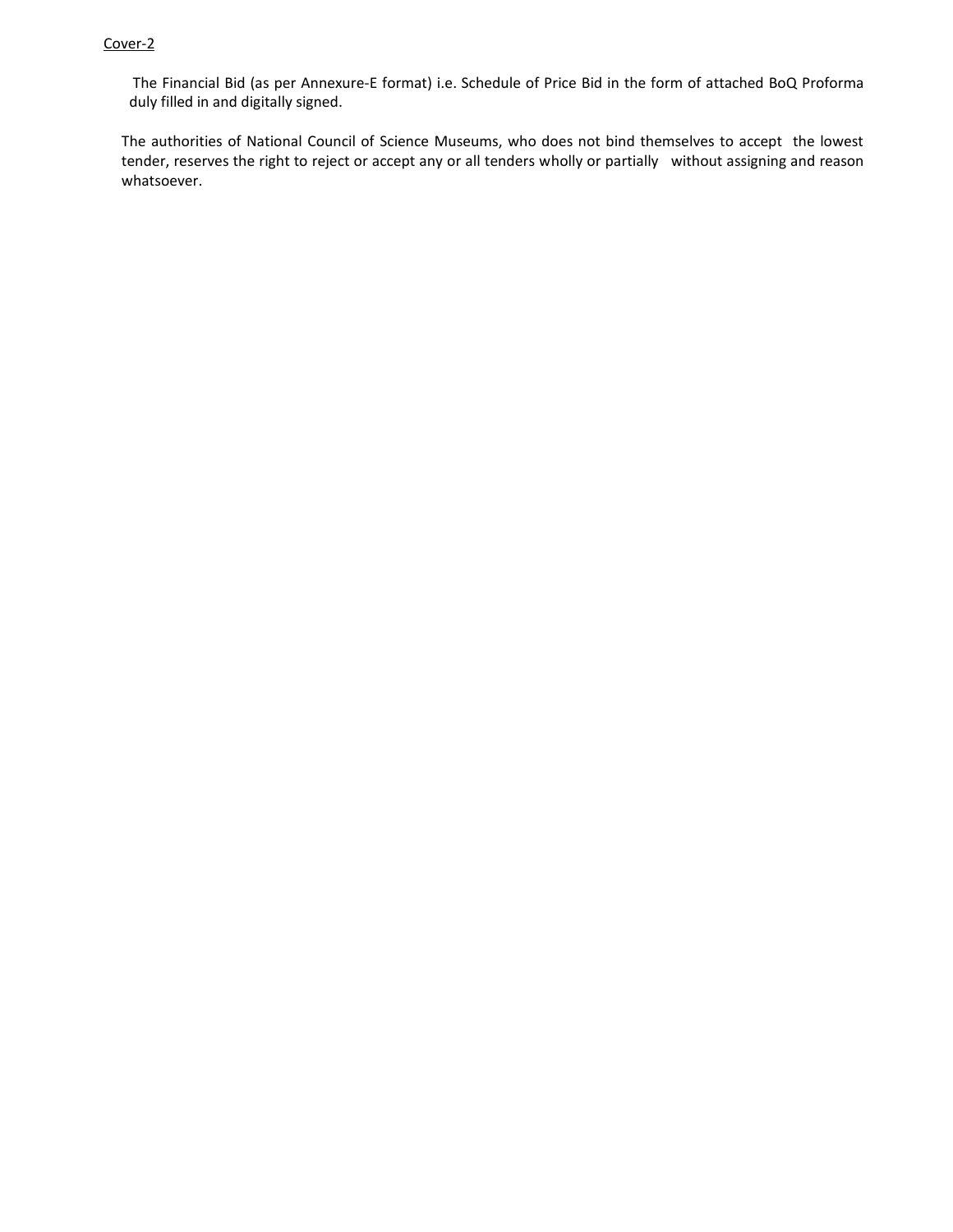#### **NATIONAL COUNCIL OF SCIENCE MUSEUMS SECTOR-V, BLOCK-GN, BIDHANNAGAR, KOLKATA – 700 091.**

#### **TENDER No.: I-18013/2/21(255)**

#### **Instructions for Online Bid Submission**

- 1. The bidders are required to submit soft copies of their bids electronically on the CPP Portal, using valid Digital Signature Certificates. The instructions given below are meant to assist the bidders in registering on the CPP Portal, prepare their bids in accordance with the requirements and submitting their bids online on the CPP Portal.
- 2. More information useful for submitting online bids on the CPP Portal may be obtained at https://eprocure.gov.in/eprocure/app

#### **REGISTRATION**

- 1) Bidders are required to enrol on the e-Procurement module of the Central Public Procurement Portal (URL: https://eprocure.gov.in/eprocure/app ) by clicking on the link "**Online bidder Enrolment**" on the CPP Portal which is free of charge.
- 2) As part of the enrolment process, the bidders will be required to choose a unique username and assign a password for their accounts.
- 3) Bidders are advised to register their valid email address and mobile numbers as part of the registration process. These would be used for any communication from the CPP Portal.
- 4) Upon enrolment, the bidders will be required to register their valid Digital Signature Certificate (Class II or Class III Certificates with signing key usage) issued by any Certifying Authority recognized by CCA India (e.g. Sify / nCode / eMudhra etc.), with their profile.
- 5) Only one valid DSC should be registered by a bidder. Please note that the bidders are responsible to ensure that they do not lend their DSC's to others which may lead to misuse.
- 6) Bidder then logs in to the site through the secured log-in by entering their user ID / password and the password of the DSC / e-Token.

#### **SEARCHING FOR TENDER DOCUMENTS**

- 1) There are various search options built in the CPP Portal, to facilitate bidders to search active tenders by several parameters. These parameters could include Tender ID, Organization Name, Location, Date, Value, etc. There is also an option of advanced search for tenders, wherein the bidders may combine a number of search parameters such as Organization Name, Form of Contract, Location, Date, Other keywords etc. to search for a tender published on the CPP Portal.
- 2) Once the bidders have selected the tenders they are interested in, they may download the required documents / tender schedules. These tenders can be moved to the respective 'My Tenders' folder. This would enable the CPP Portal to intimate the bidders through SMS / e-mail in case there is any corrigendum issued to the tender document.
- 3) The bidder should make a note of the unique Tender ID assigned to each tender, in case they want to obtain any clarification / help from the Helpdesk.

#### **PREPARATION OF BIDS**

- 1) Bidder should take into account any corrigendum published on the tender document before submitting their bids.
- 2) Please go through the tender advertisement and the tender document carefully to understand the documents required to be submitted as part of the bid. Please note the number of covers in which the bid documents have to be submitted, the number of documents including the names and content of each of the document that need to be submitted. Any deviations from these may lead to rejection of the bid.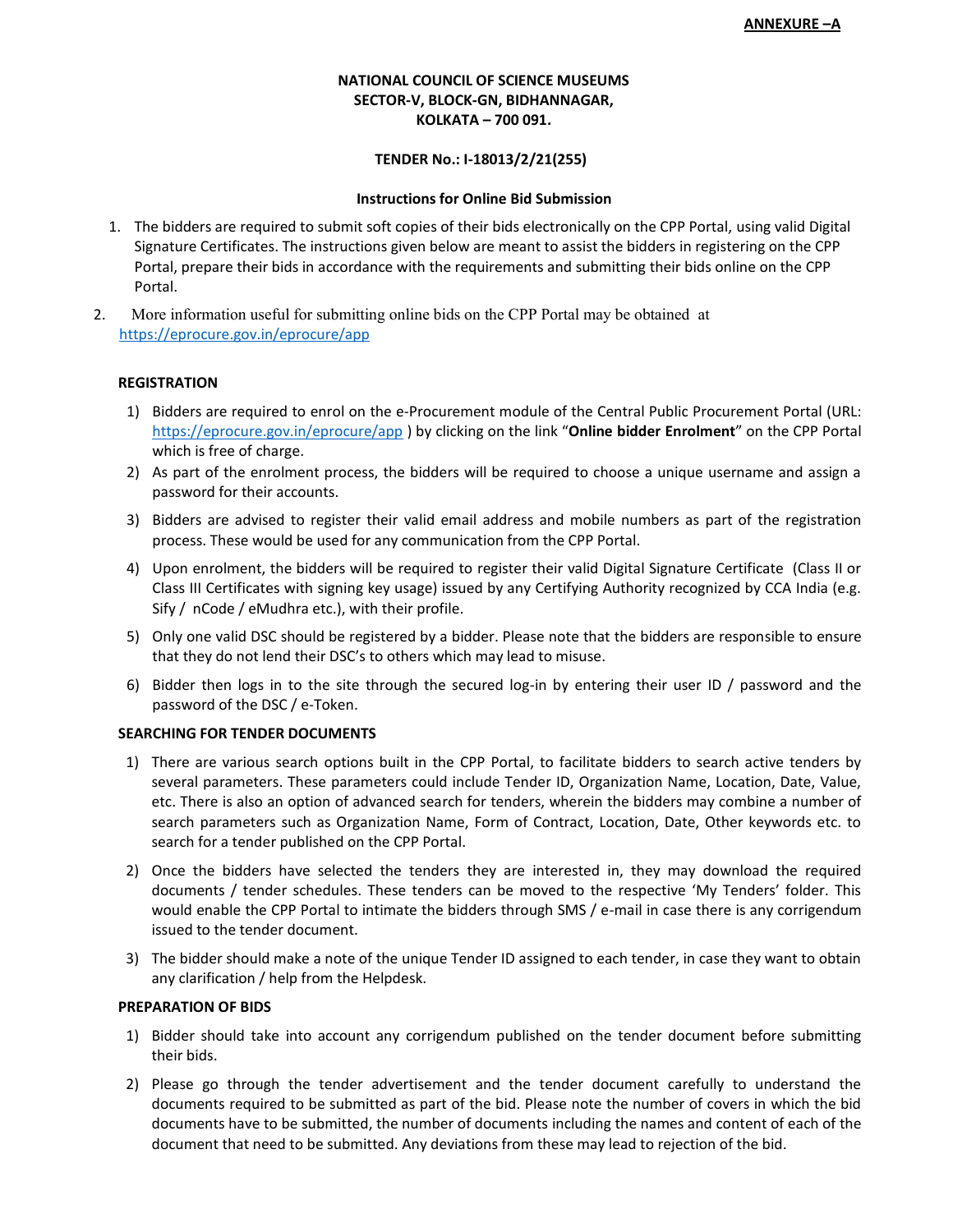- 3) Bidder, in advance, should get ready the bid documents to be submitted as indicated in the tender document / schedule and generally, they can be in PDF / XLS / RAR / DWF/JPG formats. Bid documents may be scanned with 100 dpi with black and white option which helps in reducing size of the scanned document.
- 4) To avoid the time and effort required in uploading the same set of standard documents which are required to be submitted as a part of every bid, a provision of uploading such standard documents (e.g. PAN card copy, annual reports, auditor certificates etc.) has been provided to the bidders. Bidders can use "My Space" or ''Other Important Documents'' area available to them to upload such documents. These documents may be directly submitted from the "My Space" area while submitting a bid, and need not be uploaded again and again. This will lead to a reduction in the time required for bid submission process.

### **SUBMISSION OF BIDS**

- 1) Bidder should log into the site well in advance for bid submission so that they can upload the bid in time i.e. on or before the bid submission time. Bidder will be responsible for any delay due to other issues.
- 2) The bidder has to digitally sign and upload the required bid documents one by one as indicated in the tender document.
- 3) A standard Price Schedule format (BOQ) has been provided with the tender document to be filled by all the bidders. Bidders are requested to note that they should necessarily submit their financial bids in the format provided and no other format is acceptable. If the price bid has been given as a standard BOQ format with the tender document, then the same is to be downloaded and to be filled by all the bidders. Bidders are required to download the BOQ file, open it and complete the white coloured (unprotected) cells with their respective financial quotes and other details (such as name of the bidder). No other cells should be changed. Once the details have been completed, the bidder should save it and submit it online, without changing the filename. If the BOQ file is found to be modified by the bidder, the bid will be rejected.
- 4) The server time (which is displayed on the bidders' dashboard) will be considered as the standard time for referencing the deadlines for submission of the bids by the bidders, opening of bids etc. The bidders should follow this time during bid submission.
- 5) All the documents being submitted by the bidders would be encrypted using PKI encryption techniques to ensure the secrecy of the data. The data entered cannot be viewed by unauthorized persons until the time of bid opening. The confidentiality of the bids is maintained using the secured Socket Layer 128 bit encryption technology. Data storage encryption of sensitive fields is done. Any bid document that is uploaded to the server is subjected to symmetric encryption using a system generated symmetric key. Further this key is subjected to asymmetric encryption using buyers/bid opener's public keys. Overall, the uploaded tender documents become readable only after the tender opening by the authorized bid openers.
- 6) The uploaded tender documents become readable only after the tender opening by the authorized bid openers.
- 7) Upon the successful and timely submission of bids (i.e. after Clicking "Freeze Bid Submission" in the portal), the portal will give a successful bid submission message & a bid summary will be displayed with the bid no. and the date & time of submission of the bid with all other relevant details.
- 8) The bid summary has to be printed and kept as an acknowledgement of the submission of the bid. This acknowledgement may be used as an entry pass for any bid opening meetings.

#### ASSISTANCE TO BIDDERS

- 1. Any enquiries relating to the tender document and the terms and conditions contained therein should be addressed to the Tender Inviting Authority for a tender or the relevant contact person indicated in the tender.
- 2. Any queries relating to the process of online bid submission or queries relating to CPP Portal in general may be directed to the 24x7 CPP Portal helpdesk. The contact number for the helpdesk is 1800 233 7315.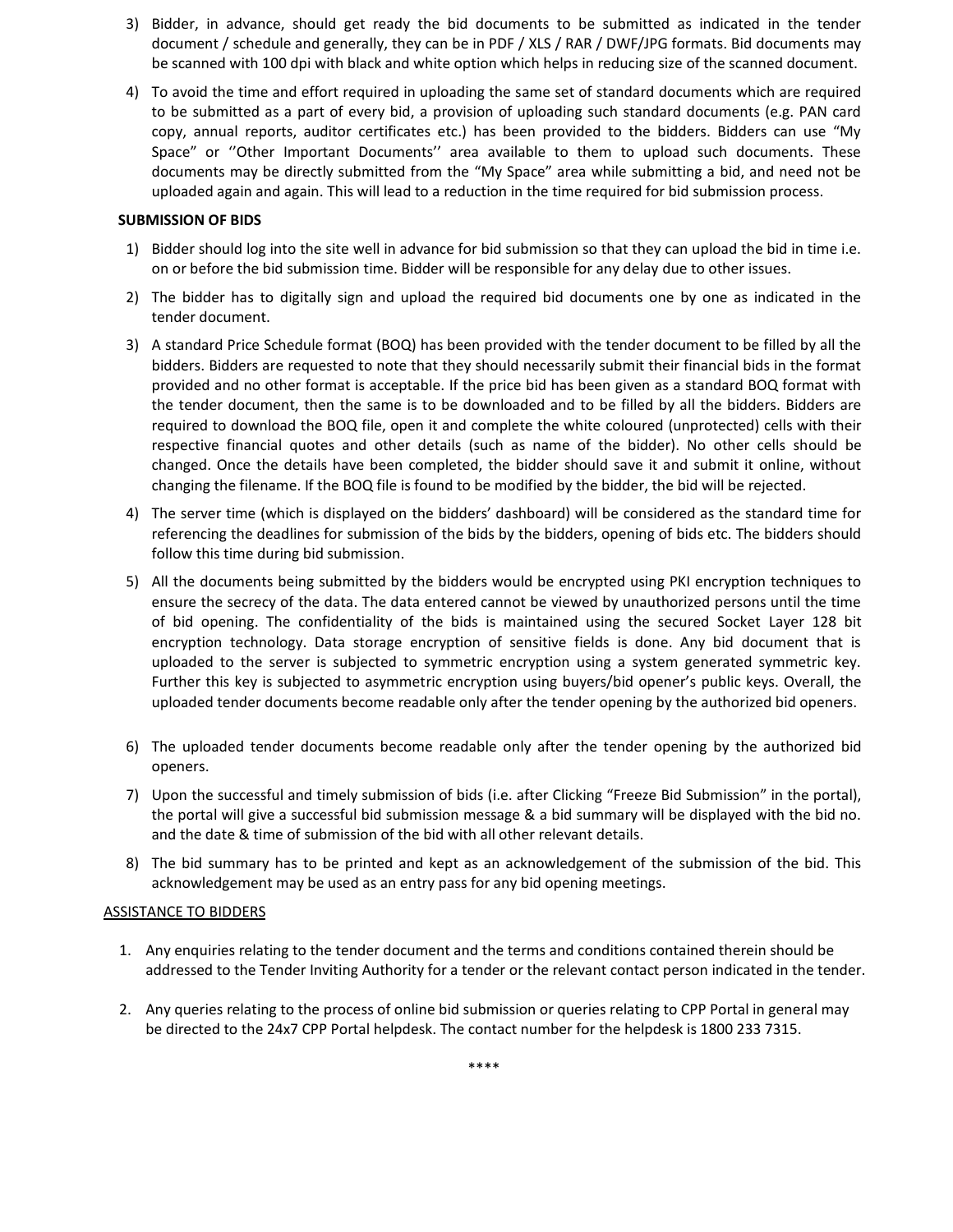## **NATIONAL COUNCIL OF SCIENCE MUSEUMS SECTOR-V, BLOCK-GN, BIDHANNAGAR, KOLKATA: 700 091.**

#### **TENDER No. : I-18013/2/21(255)**

#### **GENERAL TERMS & CONDITIONS (GTC) FOR SUBMISSION OF TENDER FORSUPPLY OF RIGID PVC SHEETS.**

- 01. Bidders should have necessary infrastructure and facilities so as to take up the job of supply of the tendered items strictly as per enclosed specifications and drawings with required financial capability.
- 02. Price:

This is an item wise tender and order will be placed with L1 bidder(s) for each item separately and rate may be quoted accordingly. The prices and rates indicated/quoted shall be inclusive of cost of materials, supply, loading, transportation, unloading and all incidental charges to deliver the Rigid PVC Foam sheet at NCSM, Kolkata.The rate of GST and any other taxes/levies to be imposed on the rate shall be clearly mentioned. Prices and rate quoted shall be firm and fixed for the entire period of execution of the order and no escalation of rate on any ground whatsoever shall be applicable.

- 03. The successful bidders shall submit the following to this office within 7 (seven) days from the date of placement of work order :
	- i) Duplicate copy of the order duly signed and stamped as a token of acceptance of the order and
- 04. **COMPLETION TIME** : Time is the essence of this tender. The successful bidder shall supply the tendered items as per enclosed specifications, at NCSM, Kolkata strictly within 30 (thirty) **days** from the date of placement of the order. For non-compliance of the terms and non-delivery of the tendered items, complete in all respects within the above stipulated delivery period, the Council shall have the right to cancel the order and the decision in this regard taken by the Council shall be final and binding on the successful bidder.

However, the Council may extend the time of delivery of the ordered items at their discretion on the application of the successful tenderer for such purpose provided that the Council considers the reason for such extension as goods, sufficient and acceptable.

#### **05. Payment terms:-**

**No advance payment shall be made by the Council on any circumstances.** Payment shall be released within 30(thirty) working days from the date of successful completion of the entire work and on receipt of Invoice/Bill(supplies covered under of clause No.04) duly supported by receipted challan subject to satisfactory inspection report of the ordered materials issued by the competent authority of the Council.For this purpose, Bank details shall be provided by the successful bidder in the Invoice.

#### **Warranty:**

Manufacturers' Standard warranty certificate shall be provided along with the bill/invoice. The bidder shall be responsible for all defects of materials including defective workmanship, use of defective materials etc. for the entire warranty period of the manufacturer effective from the date of final acceptance of the ordered materials.

06. If it is noticed that the goods supplied do not conform to the specification of the order, the Council shall have the right to reject the materials in part or full. The supplier shall be liable to replace the rejected materials within the stipulated time. Till the replacement is done, the rejected materials shall be lying at the risk, cost and responsibility of the supplier. If the supplier do not arrange to replace the rejected materials within the stipulated time, the same may be disposed off at the risk of the supplier and in the manner which the Council will deem fit. The Council shall be entitled to retain the proceeds of the disposal either in part or in full towards expenses incurred on storage, handling and disposal of the materials. The Council shall also be entitled to recover the expenses made by them on account of storage & handling of such rejected goods till the goods are removed from the premises of the Council.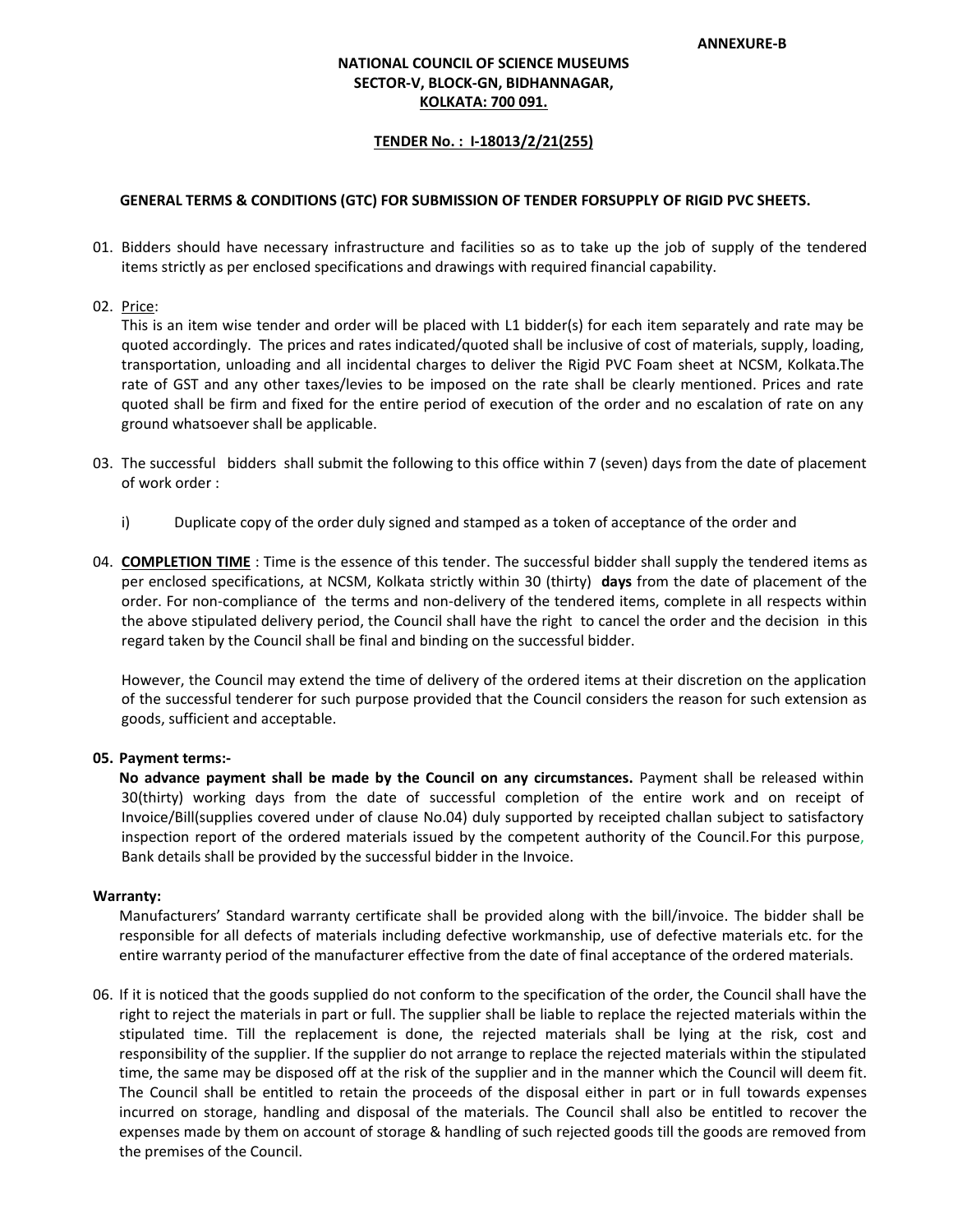07. **PENALTY CLAUSE:** The time allowed for carrying out the work as detailed in Clause No. 04 shall be strictly observed by the successful tenderer. The work shall, throughout the stipulated period of the order, be proceeded with all diligence (time being deemed to be the essence of the order) and the successful tenderer shall pay to the Council an amount equal to 2% of the amount of the contract value for every week that the work may remain incomplete as per the Completion Time as stipulated in Clause No. 04 subject to maximum compensation of 10% of the contract value after which period, action will be taken by the Council as will deem fit.

The authorities of National Council of Science Museums, who does not bind themselves to accept the lowest tender, reserves the right to reject or accept any or all tenders wholly or partially without assigning and reason whatsoever. NCSM also reserves the right to split the orders if required.

- 08. The quantities specified in the tender may be decreased or increased at the sole discretion of NCSM authorities.
	- 09. Validity of Bids: The Bids should remain valid for 180 days from the date of bid opening.
	- 10. All disputes and differences between the successful bidder and the Council of any kind except quality of workmanship and materials whatever arising out of or in connection with the order on carrying out the supply (whether during the progress of the work or after their completion and whether before or after the determination, abandonment or breach of the Terms & conditions of the order) shall be referred to the sole arbitration of a person nominated by the Director General, National Council of Science Museums, whose decision in this regard will be final and binding on both the successful bidder and the Council.

The provisions of the Arbitration and Reconciliation Act 1996 or any statutory modification or re-enactment thereof and of the rules made there under for the time being in force shall apply to arbitration's proceedings under this Clause.

\*\*\*\*\*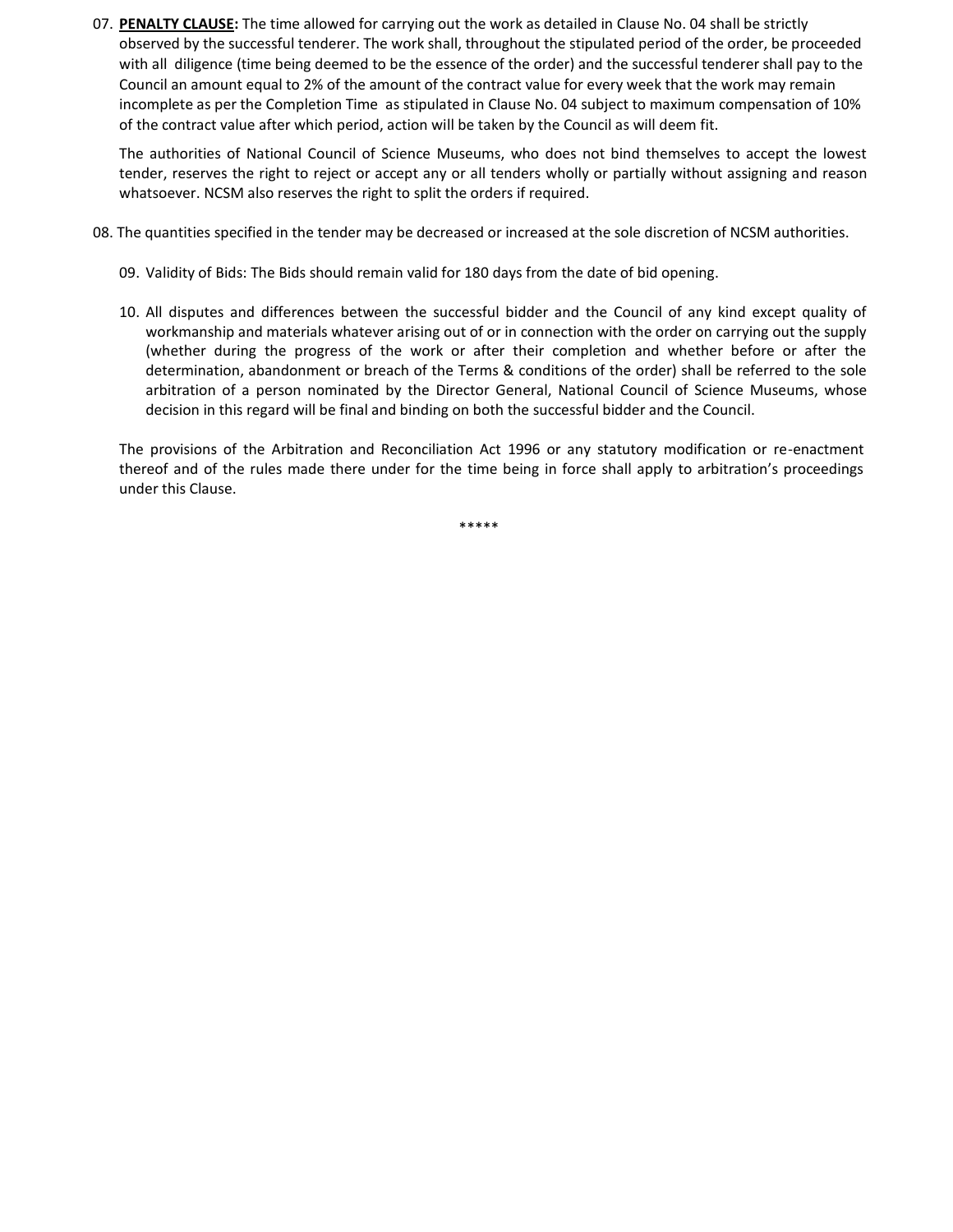## **NATIONAL COUNCIL OF SCIENCE MUSEUMS SECTOR-V, BLOCK-GN, BIDHANNAGAR KOLKATA : 700 091.**

## **TENDER No. I-18013/2/21(255)**

## **DECLARATION**

We do hereby accept the "General Terms & Conditions" as provided by the National Council of Science Museums along with the Tender documents for Supply of Rigid PVC Foam Sheet at NCSM, Kolkata and also under take to carry out the supply strictly as per Technical Specifications of National Council of Science Museums as mentioned in the tender documents, in the event of placement of any order on us. The Council shall be at liberty to Cancel the order in full or part and forfeit our EMD in the event of failure of the above declaration made by us.

Signature of the Bidder / Constituted Attorney.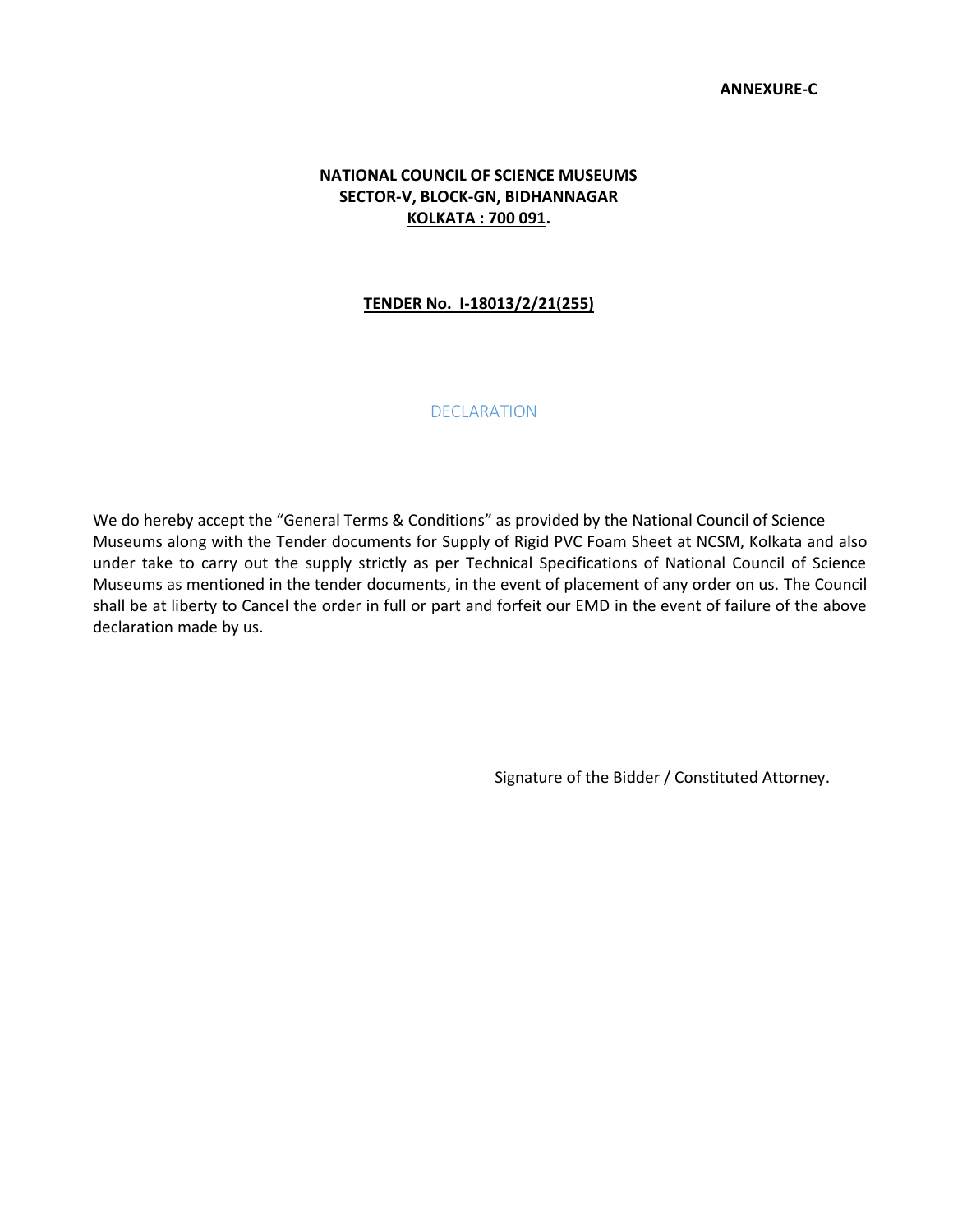#### **ANNEXURE-D**

## **NATIONAL COUNCIL OF SCIENCE MUSEUMS SECTOR-V, BLOCK-GN, BIDHANNAGAR, KOLKATA – 700 091.**

## **TENDER No.: I-18013/2/21(255) TECHNICAL (Techno-Commercial) BID**

#### Notes**: ALL PARTICULARS / INFORMATIONS SHOULD BE GIVEN IN THE FOLLOWING FORMAT WITH COMPLETE DETAILS.**

| 01. Name & Address of the Firm/Bidder                                                                                                                                                                                    |                      |
|--------------------------------------------------------------------------------------------------------------------------------------------------------------------------------------------------------------------------|----------------------|
| 02. Telephone Number                                                                                                                                                                                                     | ÷                    |
| Office                                                                                                                                                                                                                   |                      |
| e- mail id                                                                                                                                                                                                               |                      |
| Name and mobile number of contact person                                                                                                                                                                                 |                      |
| 03. i) Back ground details of the firm<br>(State whether original manufacturer/direct<br>dealer of the manufacturer).                                                                                                    | $\ddot{\cdot}$       |
| ii) In case of direct dealers, submit copy of valid<br>Dealership license issued by the manufacturer.                                                                                                                    | $\ddot{\cdot}$       |
| Manpower set up of the firm and qualification<br>04.<br>of professionals.                                                                                                                                                |                      |
| Past experience in such business for last 3 years<br>05.<br>giving details of established clients especially<br>Government offices. Submit satisfactory<br>certificate issued by such clients and<br>Government offices. | $\ddot{\cdot}$       |
| 06. i) Whether capable to the tendered<br>Supply of Rigid PVC Foam Sheet at NCSM, Kolkata<br>Strictlyas per enclosed Technical specification.<br>(Please mention 'YES' or 'NO')                                          |                      |
| ii) If it is mentioned 'NO' above, submit<br>Detailed deviation to be made from the<br>Enclosed technical specification.                                                                                                 | $\ddot{\phantom{a}}$ |

(Extra sheet may be attached, if required).

Contd…….Page/2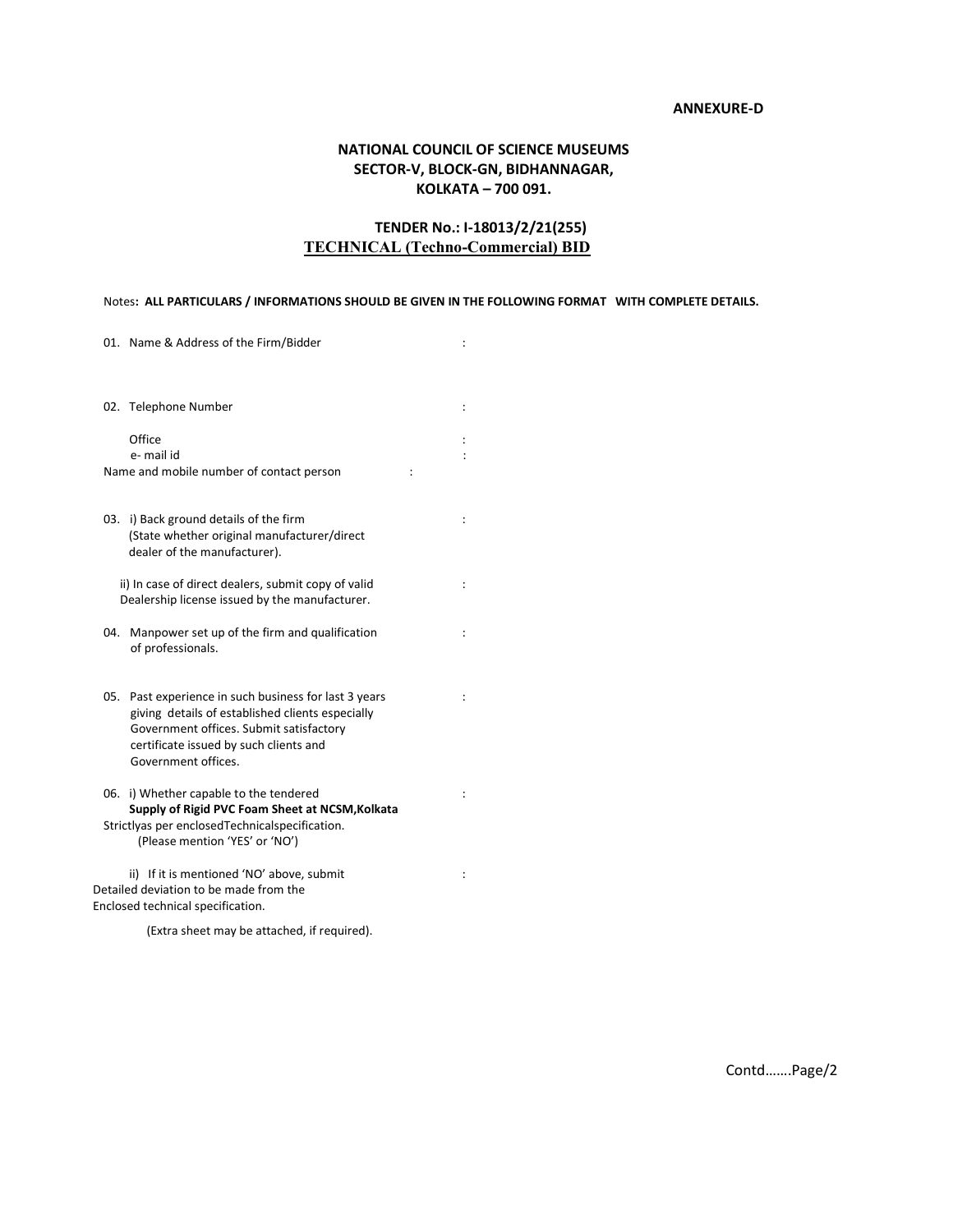07. State the Name & Address of the intervals of the intervals of the intervals of the intervals of the intervals of the intervals of the intervals of the intervals of the intervals of the intervals of the intervals of the Manufacturer whose product (indicating Model Number etc.) Has been offered / Quoted by the tenderer.

.

- 08. Submit the documentary evidence in the state of the state of the state of the state of the state of the state of the state of the state of the state of the state of the state of the state of the state of the state of t Regarding execution of latest contract of Similar nature and magnitude of minimum Single order value of Rs. 3.00 Lakh.
- 09. Proof of financial status of the company/ : Audited Balance Sheet for last 3 years Andannual turnover as well. (Submit documentary evidence).
- 10. Whether agreed to accept 30 days credit Payment : Terms.(Please mention 'YES' or 'NO'.).
- 11. Minimum time required for **Supply of Rigid PVC Foam Sheet at NCSM,Kolkata**
- 12. Mention GST Registration Number : AndPAN No. (Attach current valid GST/ PAN Certificate).
- 13. Whether agreed to supply tendered : Itemdays and failing which ready to absorb heavy penalty, If any order is placed on the bidder after Observing tender procedure. (Please mention 'YES' or 'NO').

I/We hereby declare that the above statements are true. I/We also declare that the decision of National Council of Science Museums Regarding selection of eligible firms for opening of Financial Bid (Part-II) shall be final and bindingon me/us.

**Dated**

**Official Seal Signatureof the Tenderer/Constituted Attorney**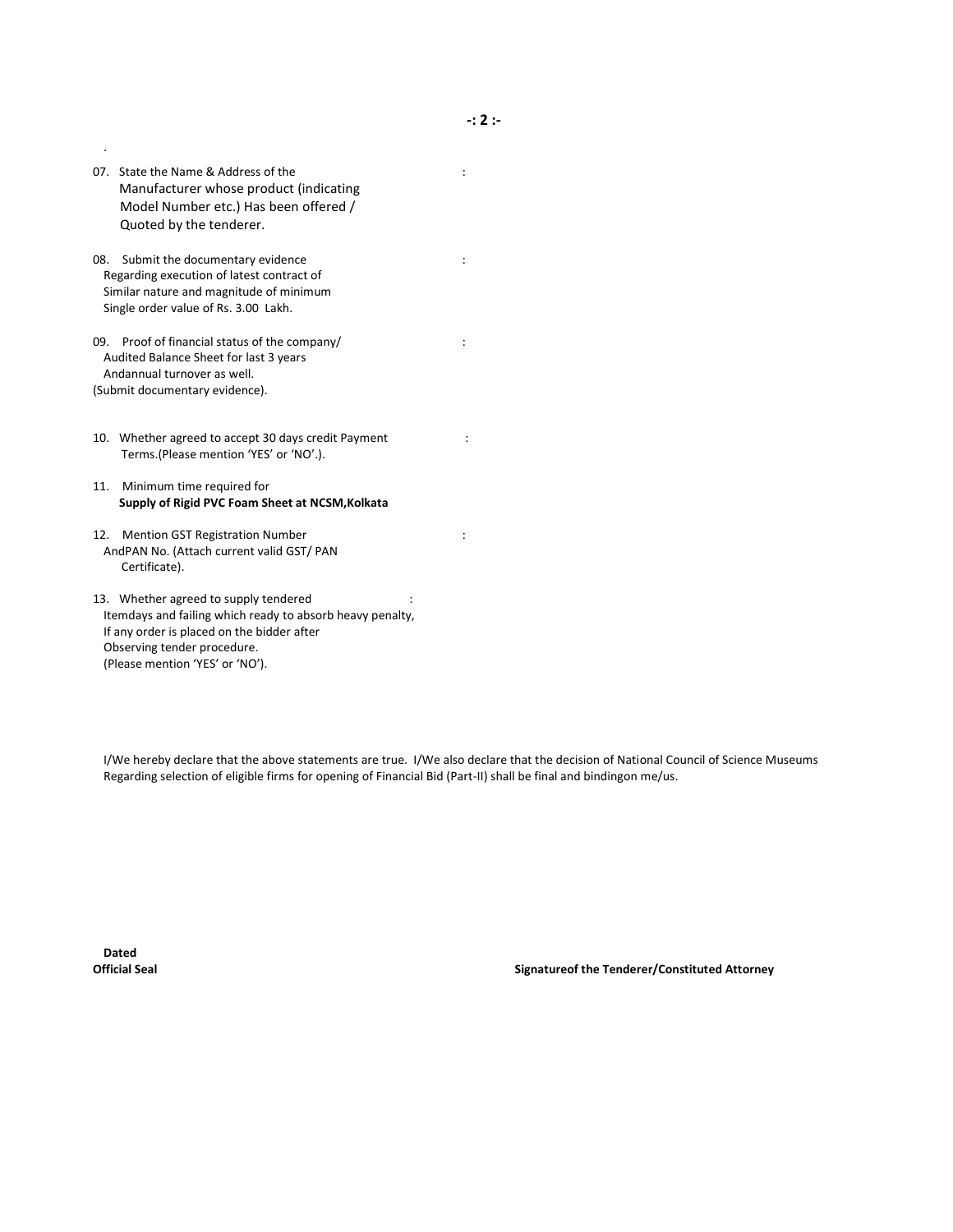**Price Bid (BOQ):** To be filled as per the following format and to be uploaded in **Cover-2**.